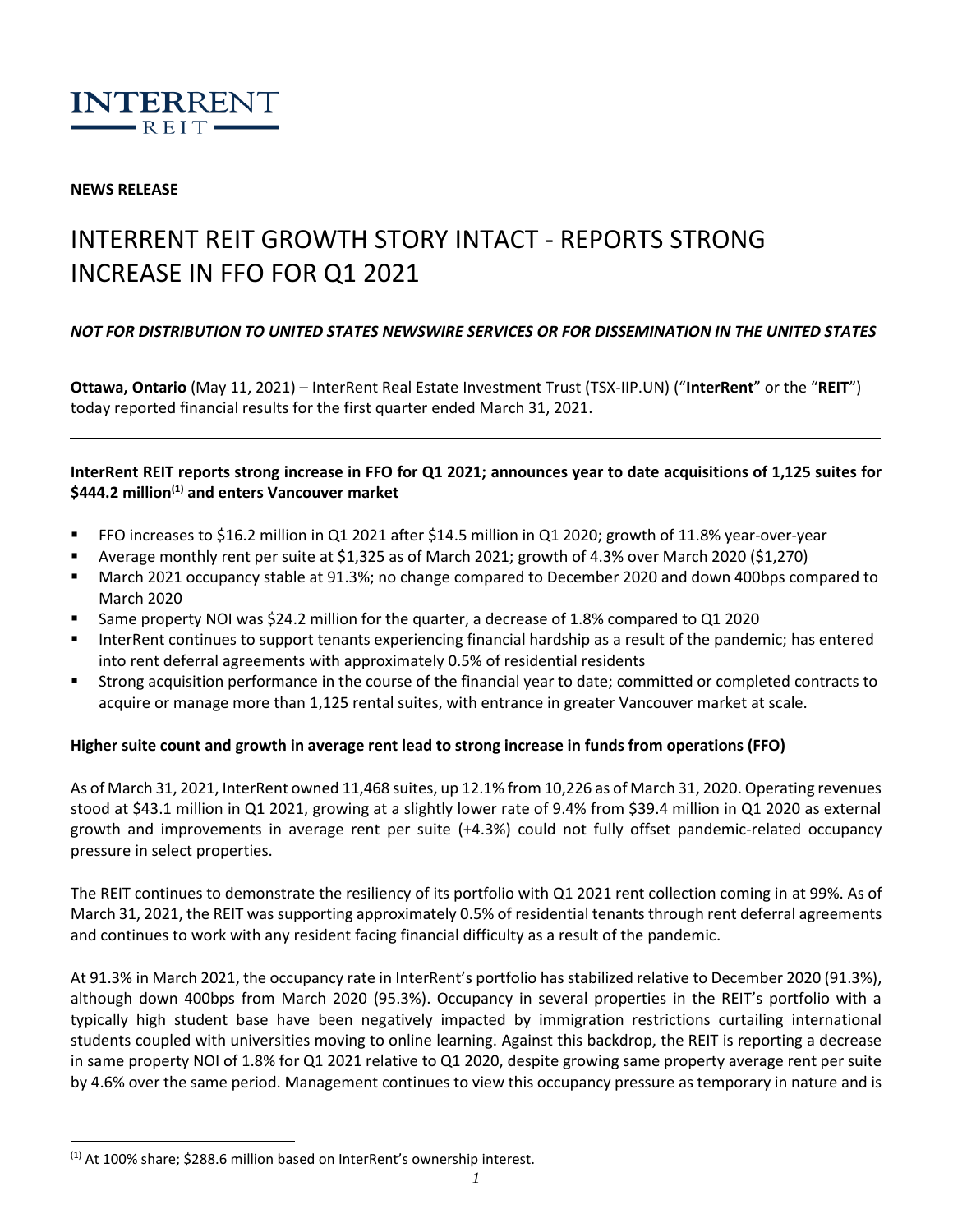optimistic for improvements in the back half of 2021 as Canada's vaccination roll-out reaches critical mass and schools reopen for in-person learning.

Despite a larger portfolio, the REIT held its cost base in the quarter at Q1 2020 levels, demonstrating the scale effects of its growth strategy. Q1 2021 financing costs at \$7.0 million are marginally higher than the \$6.9 million reported in Q1 2020 and reflect a decrease in the REIT's weighted average cost of mortgage debt to 2.47% from 3.00% in Q1 2020, with administrative costs flat across both periods at \$3.0 million. Net income for the quarter was \$104.7 million, an increase of \$66.8 million compared to Q1 2020. This difference was due primarily to the \$97.7 million fair value gains on investment properties and to the Unit price appreciation in the quarter that resulted in non-cash fair value losses on unit-based liabilities and Class B unit liability.

The combined above effects led to a strong FFO result in the quarter. At \$16.2 million (\$0.114 per Unit – diluted), FFO increased by 11.8% compared to Q1 2020 (\$14.5 million or \$0.115 per Unit - diluted). AFFO likewise grew from \$12.6 million (\$0.100 per Unit – diluted) in Q1 2020 to \$14.5 million (\$0.102 per Unit – diluted) in Q1 2021, representing 15.6% and 2.0% growth on an absolute and per Unit basis, respectively.

## **Acquisitions of 1,125 owned or managed suites signed or closed in the 2021 financial year to date and entered Vancouver market with scale**

From January to May 2021, a total of 1,125 owned or managed rental suites at a total purchase price of \$444.2 million<sup>(2)</sup> were signed in several transactions. In the quarter, the REIT purchased a property comprised of 114 suites in St. Catharines, Ontario for \$22.0 million and entered the Metro Vancouver market with a 50% ownership stake in 15 properties (614 suites), together with Crestpoint Real Estate Investments Ltd. (Crestpoint), for a combined purchase price of \$292.5 million (InterRent 50% stake \$146.3 million).

Subsequent to the quarter end, on April 13, 2021, the REIT, together with Crestpoint, increased its footprint in Vancouver by another 45 suites for a combined purchase price of \$18.9 million (InterRent 50% stake \$9.5 million) and, on April 29, 2021, the REIT purchased a property in St. Catharines, Ontario (157 suites) for \$31.4 million. The REIT is further committed to purchase two properties in Oakville, Ontario (100 suites) on May 13, 2021 for a purchase price of \$46.7 million and a 95-suite property in Mississauga, Ontario for \$32.7 million that is expected to close in May 2021. Both Oakville sites and the Mississauga property are in close proximity to GO stations and are collectively expected to create operating synergies within InterRent's overall portfolio.

These acquisitions are all in line with InterRent's focus on growing its core markets of Greater Toronto & Hamilton Area, National Capital Region, Greater Montréal Area, and Greater Vancouver Area, and result in 84.4% of the REIT's suites being located in these core markets as of March 31, 2021. These acquisitions will feed into InterRent's repositioning program, which typically spans 3 to 4 years following acquisition, offering future value creation potential. At March 31, 2021, InterRent's overall debt level was at 32.7% of Gross Book Value, leaving significant headroom to pursue accretive external growth opportunities that may arise.

Commenting on the figures for the first quarter of 2021 published today, Mike McGahan, CEO of InterRent, said: *"We have started off 2021 with occupancy stabilizing which sets the stage well for the second half of 2021. We do believe our strategy to hold our rents will prove to be beneficial for our stakeholders. We are particularly pleased that we have been successful on the acquisition side, reinforcing our Greater Toronto & Hamilton core market and entering the Greater Vancouver market at scale, thus securing profitable growth for our Unitholders for the future."*

<sup>&</sup>lt;sup>(2)</sup> At 100% share; \$288.6 million based on InterRent's ownership interest.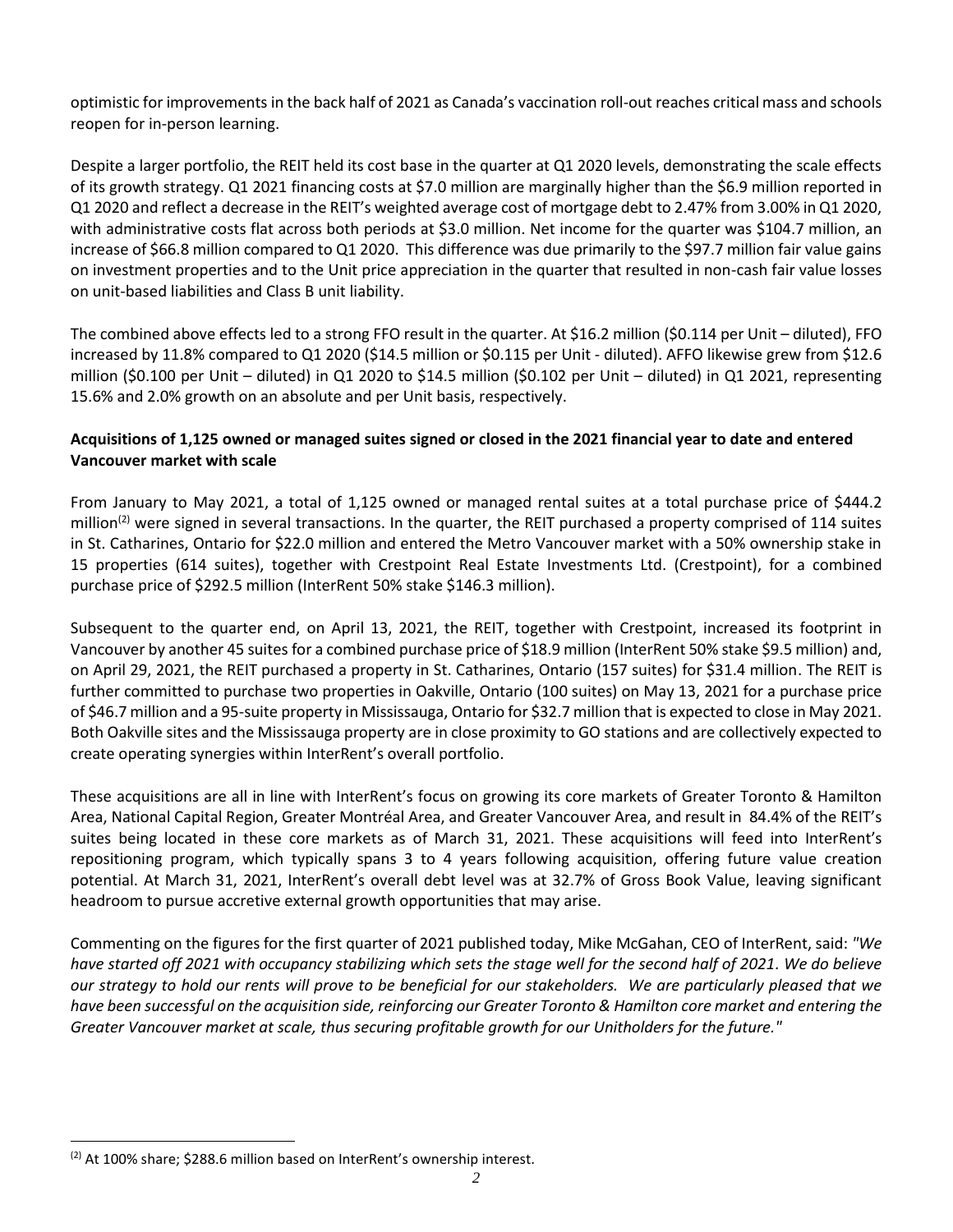## **Financial Highlights**

| <b>Selected Consolidated Information</b><br>In \$000's, except per Unit amounts<br>and other non-financial data | <b>3 Months Ended</b><br>March 31, 2021 | <b>3 Months Ended</b><br>March 31, 2020 | Change             |
|-----------------------------------------------------------------------------------------------------------------|-----------------------------------------|-----------------------------------------|--------------------|
| <b>Total suites</b>                                                                                             | 11,468                                  | 10,226                                  | $+12.1%$           |
| Average rent per suite (March)                                                                                  | \$1,325                                 | \$1,270                                 | $+4.3%$            |
| Occupancy rate (March)                                                                                          | 91.3%                                   | 95.3%                                   | $-400$ bps         |
| Operating revenues                                                                                              | \$43,051                                | \$39,368                                | +9.4%              |
| Net operating income (NOI)                                                                                      | \$26,488                                | \$24,708                                | $+7.2%$            |
| NOI %                                                                                                           | 61.5%                                   | 62.8%                                   | $-130$ bps         |
| Same property average rent per suite (March)                                                                    | \$1,328                                 | \$1,270                                 | $+4.6%$            |
| Same property occupancy rate (March)                                                                            | 92.1%                                   | 95.3%                                   | $-320bps$          |
| Same property NOI                                                                                               | \$24,194                                | \$24,643                                | $-1.8%$            |
| Same property NOI %                                                                                             | 62.5%                                   | 62.8%                                   | -30bps             |
| Net Income                                                                                                      | \$104,709                               | \$37,911                                | $+176.2%$          |
| Funds from Operations (FFO)                                                                                     | \$16,192                                | \$14,484                                | $+11.8%$           |
| FFO per weighted average unit - diluted                                                                         | \$0.114                                 | \$0.115                                 | $-0.9%$            |
| Adjusted Funds from Operations (AFFO)                                                                           | \$14,526                                | \$12,562                                | $+15.6%$           |
| AFFO per weighted average unit - diluted                                                                        | \$0.102                                 | \$0.100                                 | $+2.0%$            |
| Distributions per unit                                                                                          | \$0.0814                                | \$0.0775                                | +5.0%              |
| Adjusted Cash Flow from Operations (ACFO)                                                                       | \$13,174                                | \$9,030                                 | +45.9%             |
| Debt to GBV                                                                                                     | 32.7%                                   | 33.4%                                   | -70 <sub>bps</sub> |
| Interest coverage (rolling 12 months)                                                                           | 3.53x                                   | 3.18x                                   | $+0.35x$           |
| Debt service coverage (rolling 12 months)                                                                       | 1.93x                                   | 1.90x                                   | $+0.03x$           |

### **Conference Call**

Management will host a webcast and conference call to discuss these results and current business initiatives on Tuesday, May 11, 2021 at 10:00 AM eastern time. The webcast will be accessible at: https://www.interrentreit.com/2021-q1-results</u>. A replay will be available for 7 days after the webcast at the same link. The telephone numbers for the conference call are 844-539-0205 (toll free) 236-714-3164 (international). No access code required.